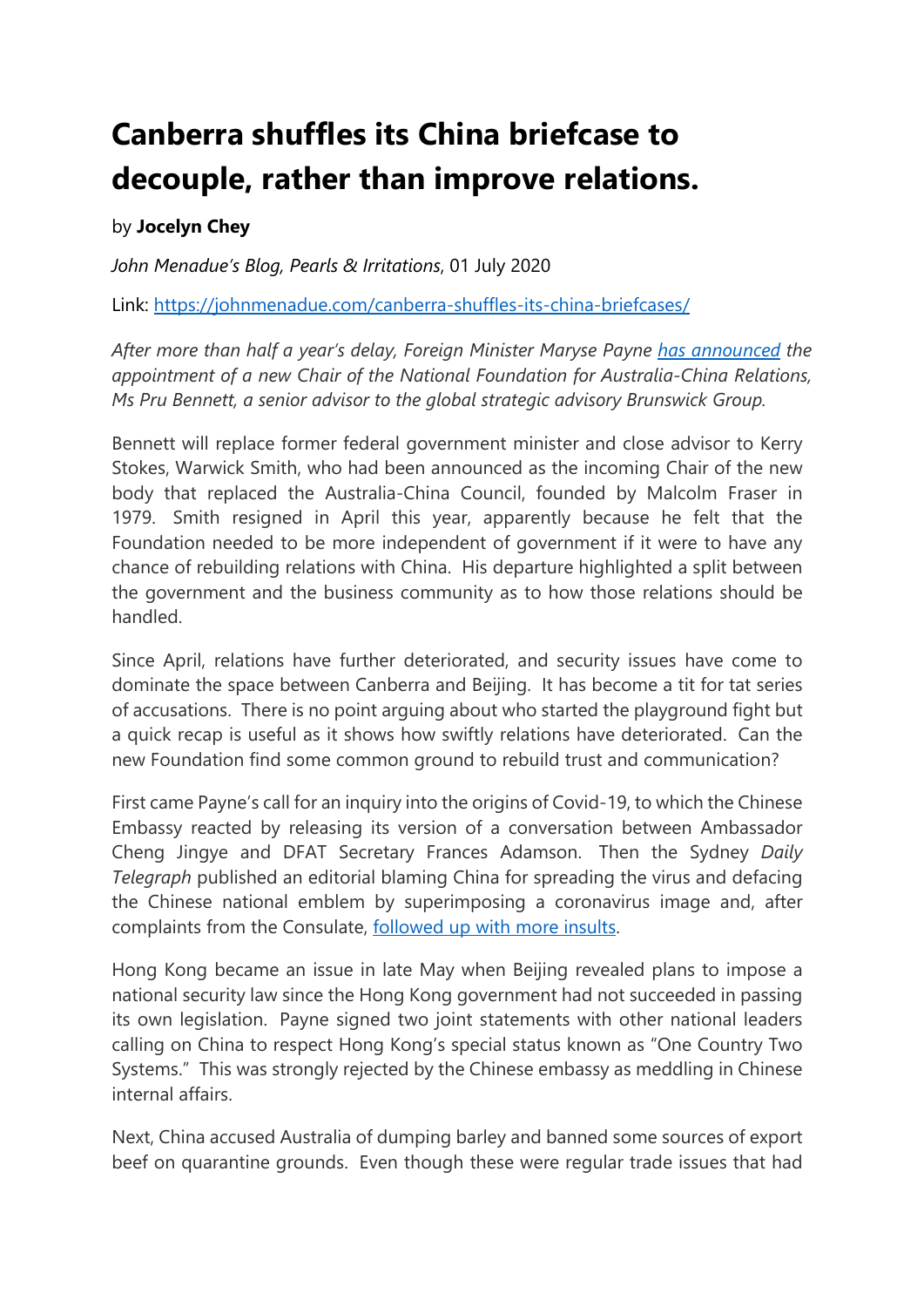been ongoing for some time, sections of the Australian press branded these actions as threatening a trade war. In May, the Chinese Ministry of Education warned intending students and their families that there had been an increase in racist incidents in Australia. Even though this was confirmed from various local sources, the Australian press took the Ministry's statement as a threat to cut off our revenue from international students and ASPI Associate [John Fitzgerald,](https://www.aspistrategist.org.au/why-has-beijing-branded-australia-racist/) writing in *[The Strategist](https://www.aspistrategist.org.au/why-has-beijing-branded-australia-racist/)*, traced this directly back to Payne's call for an enquiry.

A further sign of deteriorating relations was the handing down of a death sentence in June on Australian Karm Gillespie who had been jailed in Guangzhou since 2014 for drug smuggling. While we may set aside some of the earlier incidents and press rants as coincidental or justified by external circumstances, this announcement by the Guangzhou court was certainly approved by Beijing and indicates that China noted that Canberra is definitely leaning towards antagonism.

Such a conclusion might well be justified. On 14 June, the *Sunday Telegraph*  published an article attacking *China Matters*, a very reputable policy institute that prides itself on its informed and unbiased analysis, and said it was "lobbying against Australian national interests."

Finally, last week Prime Minister Scott Morrison, with defence minister Linda Reynolds at his side, called a press conference to highlight a "current" cybersecurity threat from a "sophisticated state-based cyber actor." Once again, no name was given, but Canberra was warning the nation of a major cyberattack, and [head of ASPI Peter](https://www.theguardian.com/technology/2020/jun/20/scott-morrison-sends-china-a-signal-on-cyber-attack-but-then-fear-turns-into-farce)  [Jennings was happy to inform journalists](https://www.theguardian.com/technology/2020/jun/20/scott-morrison-sends-china-a-signal-on-cyber-attack-but-then-fear-turns-into-farce) that the PM had China in mind.

The same week ASPI released a paper outlining a new soft power campaign in Australia to strengthen influence in the community, and, in return, China's Ministry of Foreign Affairs spokesperson [Hua Chunying accused ASPI](https://www.globaltimes.cn/content/1191208.shtml) of beating an anti-drum, noting its extensive funding by foreign companies and government agencies.

This is certainly a challenging environment for Pru Bennett as she takes up the reins at the new Foundation to help build "a constructive relationship with China, founded on shared interests, mutual benefit and mutual respect, including through the Comprehensive Strategic Partnership," to quote Payne's press release. Bennett worked in Hong Kong for BlackRock Investments, which maintains a presence in China and seeks to engage Chinese companies in international financial markets in spite of pressure from the US Administration, and this is a good sign that Bennett will be able to represent Australian business interest in maintaining fair trade relations with China.

However, the financial press has noted that on various advisory boards she has generally supported majority views rather than taking a lead position, and the Brunswick Group where she is now Senior Advisor, has [a negative view](https://www.brunswickgroup.com/china-going-global-highlights-i14954/) of China's economic prospects. One wonders whether Bennett will be able to inspire fellow